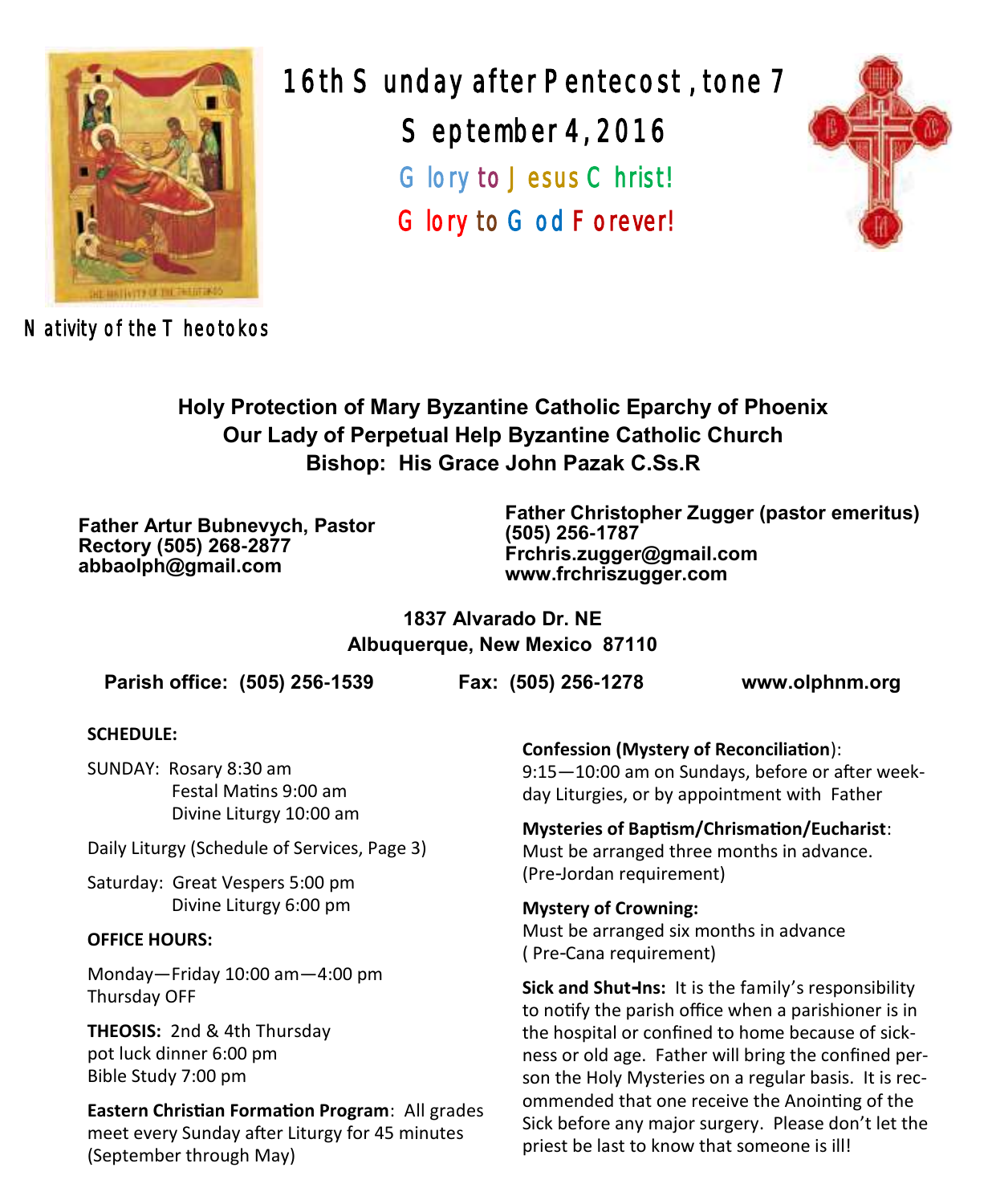**Welcome to our Church! If you are looking for a spiritual home, contact Father Artur or the office staff for more information. God bless you.**

| Today                                                  |                                                                                                                                                           | Epistle: 2 Corinthians 6:1-10; Gospel: Matthew 25:14-30                                                                                                           |  |  |
|--------------------------------------------------------|-----------------------------------------------------------------------------------------------------------------------------------------------------------|-------------------------------------------------------------------------------------------------------------------------------------------------------------------|--|--|
| <b>Canned Goods</b><br><b>Collection for</b><br>Friars | 8:30 am<br>$9:00$ am<br>10:00 am                                                                                                                          | Rosary<br><b>Matins/Confessions</b><br>Divine Liturgy for Parishioners, Benefactors & Friends<br>Eternal Lamp: +Marvin Curl by wife Dorothy                       |  |  |
| September 5<br><b>Monday</b>                           | Zachary & Elizabeth-Prophet/Labor Day<br>Epistle: Ephesians 1:22-2:3; Gospel: Mark 10:46-52                                                               |                                                                                                                                                                   |  |  |
|                                                        |                                                                                                                                                           | NO Services (delivery & installation of the new pews)                                                                                                             |  |  |
| September 6<br><b>Tuesday</b>                          | <b>Miracle of the Archangel Michael</b><br>Epistle: Ephesians 2:19-3:7; Gospel: mark 10:46-52                                                             |                                                                                                                                                                   |  |  |
|                                                        |                                                                                                                                                           | NO Services (delivery & installation of the new pews)                                                                                                             |  |  |
| <b>September 7</b><br>Wednesday                        | <b>Sozon Martyr</b><br>Epistle: Ephesians 3:8-21; Gospel: Mark 11:23-26                                                                                   |                                                                                                                                                                   |  |  |
|                                                        | 5:30 pm<br>6:00 pm                                                                                                                                        | <b>OLPH Devotions</b><br>Vesper Liturgy/Blessing of Litija/Blessing on Tessa Pettit by Pam<br>Pettit                                                              |  |  |
| <b>September 8</b><br><b>Thursday</b>                  | <b>Birth of the Theotokos/Solemn Holy Day</b><br>Epistle: Philippians 2:5-11; Gospel: Luke 10:38-42 & 11:27-28                                            |                                                                                                                                                                   |  |  |
|                                                        | $9:00$ am<br>6:00 pm<br>7:00 pm                                                                                                                           | Divine Liturgy For parish Family, Benefactors & Friends/ Mirovanije<br>Pot-luck dinner<br><b>THEOSIS Bible Study</b>                                              |  |  |
| September 9<br><b>Friday</b>                           | Synaxis of Joachim & Anna/Post festive of the Nativity of the Theotokos<br>Epistle: Ephesians 4:17-25; Gospel: Mark 12:1-12                               |                                                                                                                                                                   |  |  |
|                                                        | 6:00 pm                                                                                                                                                   | Divine Liturgy; Blessing on Karen Paquette by Mary Alice Cooper                                                                                                   |  |  |
| September 10<br><b>Saturday</b>                        | Saturday Before the Exaltation of the Cross/ Post festive of the Nativity of<br>the Theotokos<br>Epistle: 1 Corinthians 2:6-9; Gospel: Matthew 10:37-11:1 |                                                                                                                                                                   |  |  |
| September 11<br><b>Sunday</b>                          | Sunday Before the Exaltation of the Cross/ Post festive of the Nativity of the<br>Theotokos<br>Epistle: Galatians 6:11-18; Gospel: John 3:13-17           |                                                                                                                                                                   |  |  |
|                                                        | 5:00 pm<br>6:00 pm                                                                                                                                        | <b>Great Vespers</b><br>+Keenan Alan by Jilek Family                                                                                                              |  |  |
|                                                        | 8:30 am<br>$9:00$ am<br>10:00 am                                                                                                                          | Rosary<br><b>Festive Matins/Confessions</b><br>Divine Liturgy for Parishioners, Benefactors & Friends<br>Eternal Lamp: For all who died on 9/11/2001 by Svenssons |  |  |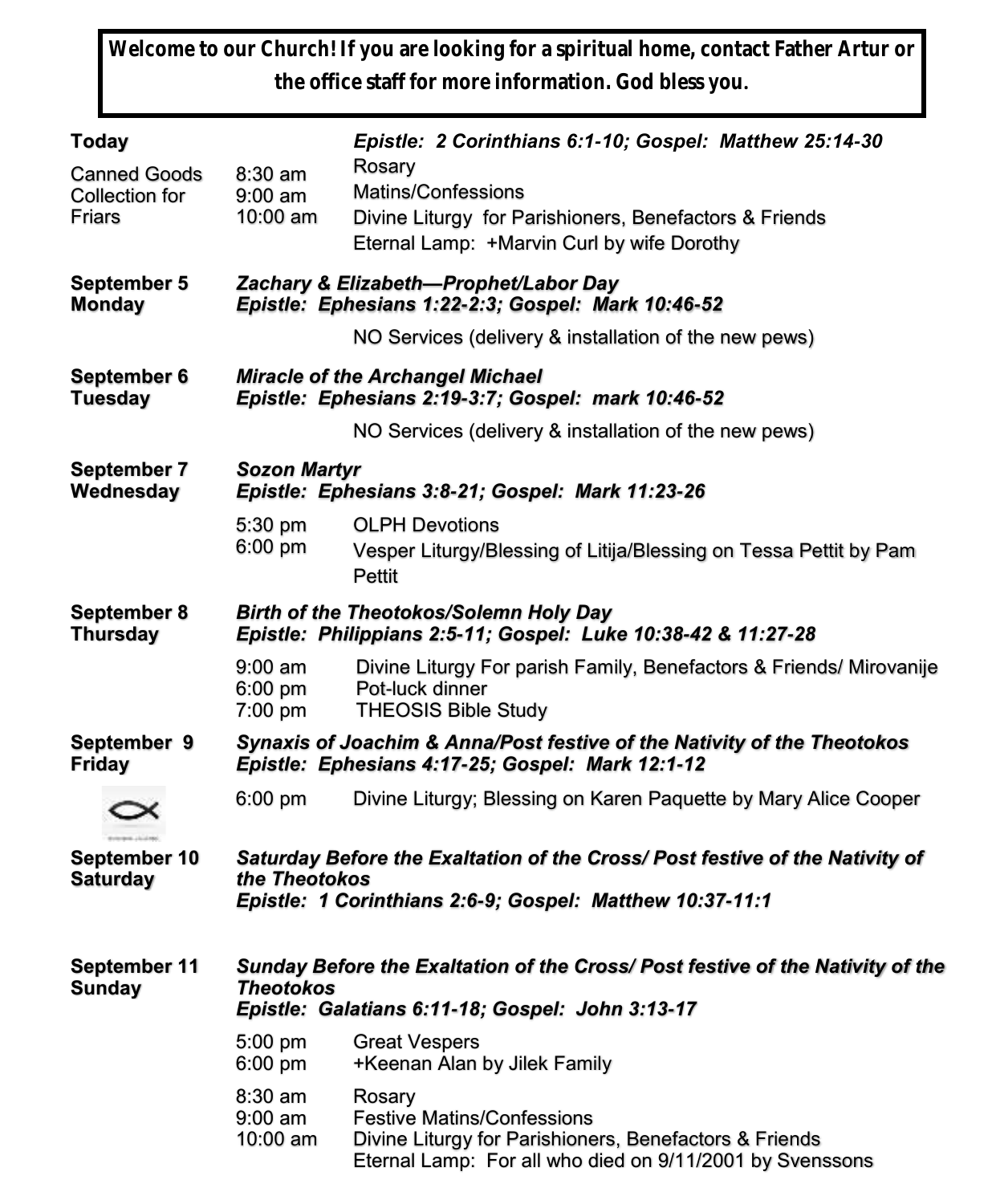Physician and Help of Those in sickness, Redeemer and Savior of the infirm; O Master and Lord of all, grant healing to your servants. Be clement, show mercy to those who have sinned much, and deliver them, O Christ, from their Iniquities, that they may glorify Your might divine

Sharif Rabadi Stephen Horner Katrina Anderson Abraham Haddad Jenny Ford Threima Leech Priscilla Hughes Steve Jakymiw Lillian Murphy Marilyn Fore Demetrius Yackanich Sven & Barbara Svensson Jean Pesce Keith Romero

Fr. Julian Gnall Henry Zugger John & Margie Disque Phillip Fall Laura Dominquez Olga Bodnar Frances Brannan John Deflice Mary Ann Kosty Jordan Smith Maggie Batsel Henry Burnette

William Frank Joseph Koetter Mary Nell Preisler Mike Harahuc Robert Zadel Jack & Lorraine Hubbell Quintin Santmaria & Family Heather Mattax Larry Bennett Paola Terlaza Ruth Sousa Michelle O'Brien

Prayers in honor of and to the Blessed Virgin are a powerful weapon against sin, and for healing. If you recite the Rosary at home, please offer these intentions, and join us on Sunday at 8:30 am. Those who recite the Akathist to the Mother of God or the Rosary receive a partial indulgence when they do so in private, plenary indulgence when they do so as a group

## **Intentions of the Rosary**

1st Decade: Help for persecuted Catholics, especially in communist and Islamic states 2nd Decade: Spiritual and physical growth of our parish and the Byzantine Catholic Church 3rd Decade: Increase in vocations to priesthood, diaconate,

and consecrated life to serve the Byzantine Catholic Church 4th Decade: Repose of the souls who have no one praying for them

5th Decade: Healing of the sick in body, mind and soul



Vocation Icon Today: Bonham/Chavez Next Sunday: Donlin

## **Holy Father's Intentions for September**

**Universal: Centrality of the Human Person.** That each may contribute to the common good and to the building of a society that places the human person at the center.

**Evangelization: Mission to Evangelize**. That by participating in the Sacraments and meditating on Scripture, Christians may become more aware of their mission to evangelize.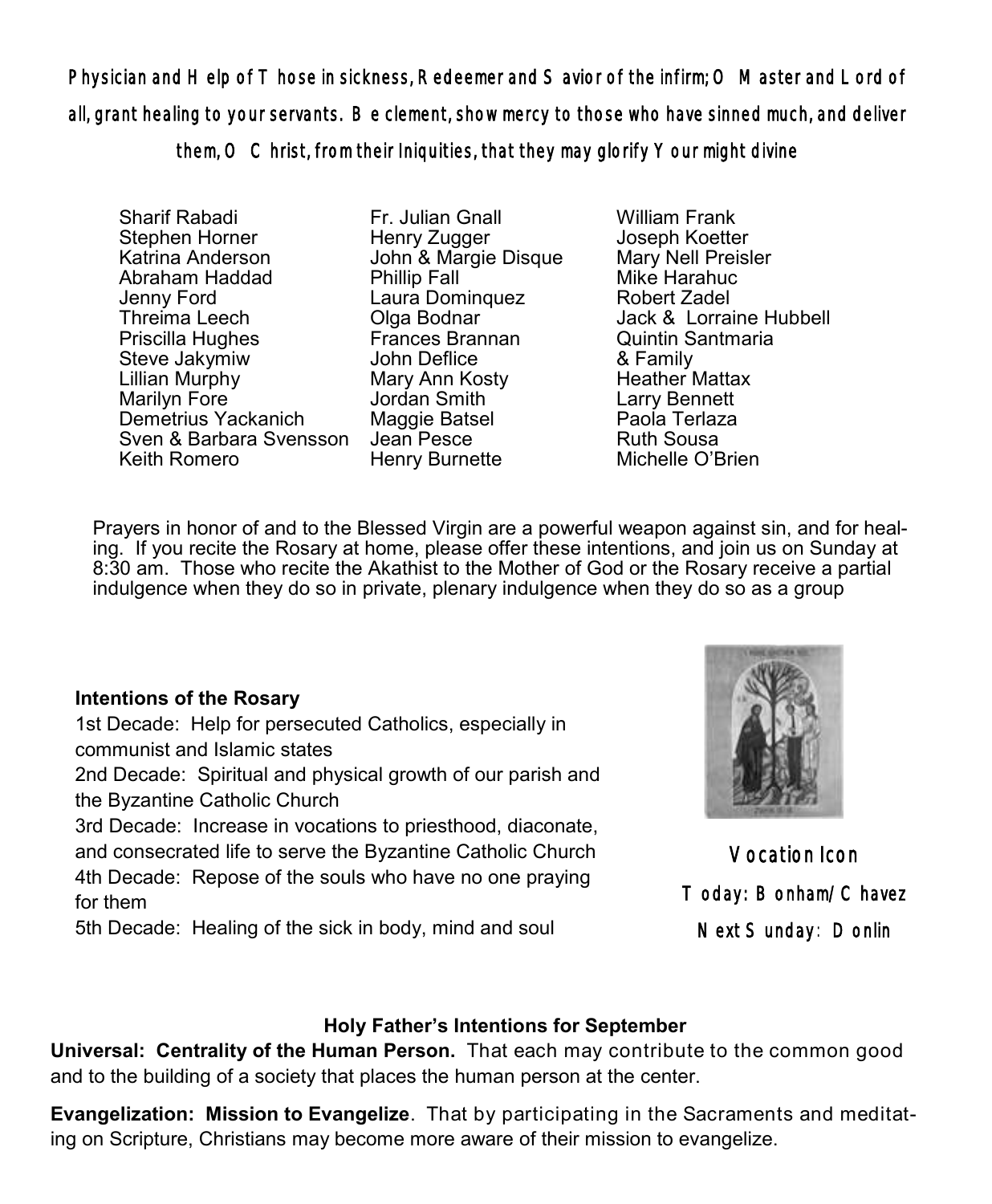**CAFÉ meets every Tuesday** at 6:15 pm at the Santa Ana Room on the top floor of the Student Union Building (Saint Ann's Room, how appropriate a name is that?). We start with the Divine Mercy chaplet (Roman rite) and intercessions for people in need, and end with Little Compline (Night Prayer) according to the Byzantine Rite. In between are talks, Bible study, sharing, and all kinds of good Catholic things. And since it is college, there is food and beverage available for "the kids."

Share this information with your friends, co-workers, neighbors and relatives who have students or staff at UNM and encourage those students to join us! Questions? Ask one of the Fathers.

**A water color show at UNM Hospital**, featuring 20 original paintings by our parishioner Beverly Forrest opens tomorrow August 29 - September 30. Reception is September 9th, 4 - 6 pm. The gallery is open 8am - 6pm Monday - Friday and is located at UNMH 5th floor Ambulatory Care Center. Please, join us. Thank you.

### **!!!!ATTENTION PARISH FAMILY!!!!**

"Catechetical Sunday" is an annual observance as we resume the instruction of our parish's students. In two weeks on Sunday September 18th we will have a special blessing of our children and their teachers during the Divine Liturgy. We ask that all students and faculty be present for this ceremony that emphasizes the importance of our teaching and learning ministry as Christians, as we seek to grow in "Communion with God."

**Come join fellow married couples** at the next Marriage Enrichment hosted by Queen of Heaven, September 16-18th, 2016. come set aside time for sharing, laughing and growing in our marriages together. Meals and child care provided, for more information and registration call Kathi/ Charles Lakins, 505-888-4276, kathilakins@gmail.com.

| <b>DATE</b> | <b>READER</b>                                             | <b>TROJCA</b> | <b>GREETER</b> | <b>COUNTER</b> | HOST                     |
|-------------|-----------------------------------------------------------|---------------|----------------|----------------|--------------------------|
|             | September 11 Sven Svensson Lucy Abraham Samia Rabadi Open |               |                |                | <b>Perpetual Helpers</b> |

## **Barbara's Hall Report**

Thanks to the Rabadi's for bringing a huge platter of stuffed cabbages. Yum! Everyone was coming back for seconds and thirds. They also made two trays of rice pudding. Very delicious! The Brewer family brought lots of cut up watermelon, which was very tasty on a warm day.

It's already September, so don't forget to sign up for the socials this coming fall!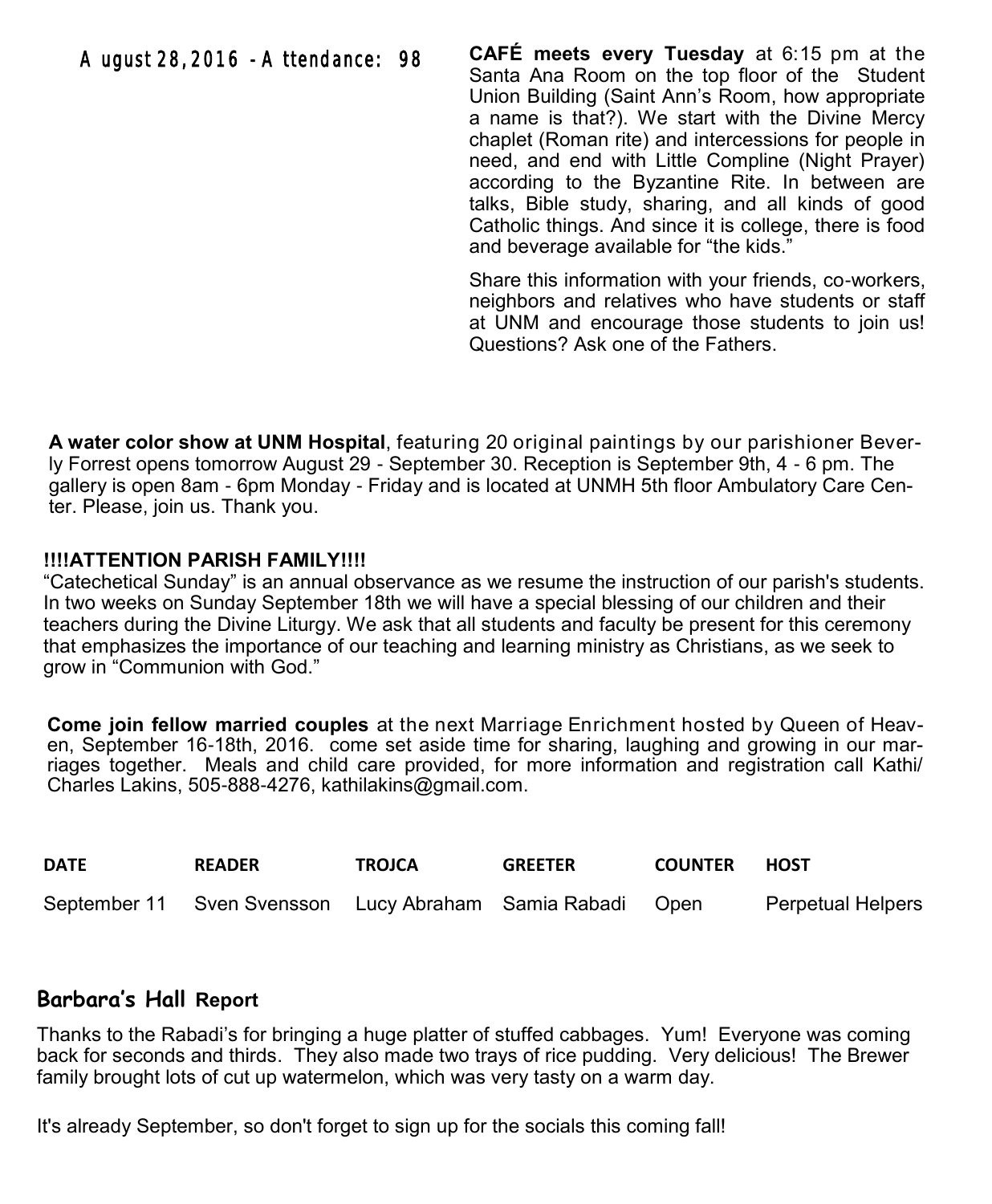## **Coming Events—Mark Your Calendars Now**

| Tuesdays                             | 6:15 pm CAFÉ meeting at UNM                                                           |  |
|--------------------------------------|---------------------------------------------------------------------------------------|--|
| September 8, 22<br>Thursday          | 6:00 pm Pot luck dinner; 7:00 pm THEOSIS Bible Study                                  |  |
| September 12<br>Monday               | 6:00 pm Advisory Board Meeting                                                        |  |
|                                      | Feast of the Exaltation of the Holy Cross/Solemn Holy Day (Strict fast)               |  |
| September 13<br>Tuesday              | 6:00 pm Vesper Liturgy/Veneration of the Cross/Blessing of Litija                     |  |
| September 14<br>Wednesday            | 9:00 am Divine Liturgy/Veneration of Cross/Myrovanije                                 |  |
| September 23, 24<br>Friday, Saturday | Women's Spiritual Enrichment Weekend at the Norbertine Retreat Center                 |  |
| September 30<br>Friday               | 8-10 am 40 Days for Life/OLPH Day of Prayer in front of abortion clinic               |  |
| September 30<br>Friday               | 6:00 pm Vigil Divine Liturgy for the feast of the Holy Protection/ Blessing of Litija |  |

## **! Attention Parish Family!!!**

The Department of Evangelization and Religious Education of our Eparchy is very excited to offer for the very first time, a series of adult education classes online. These FREE classes will be taught by the Clergy of our Eparchy using Fuze. It is a user friendly online platform that allows for video and audio sharing on Windows, Mac or ISO devices, or calling in through a toll-free phone.

This is a wonderful opportunity for us to be nourished and challenged in our walk with our Lord. Please, share this event with your friends and families. Those interested in learning, please, register at the website on the bottom of the flyer on the greeting table. God Bless You!

**John Michael Talbot will be in Albuquerque** for three nights: September 6, 7 & 8. The Shrine of St. Bernadette is hosting him. His ministry of talk & music will begin at 7pm each night. No admission fee, but love offering will be taken. Also, his books, CD's, DVD's, & bakery items from his Hermitage will be available.

**The General Manager of Immaculate Heart Radio** has highly recommended the new movie "Ben -Hur" for spiritual inspiration. Century Rio 24 is showing the movie at 7pm weeknights & on Tuesdays tickets for the standard (not 3D) show are \$5. We'd like to get a group together from OLPH for this coming Tuesday or next. Let Lara Davis know if you're interested: <[crowhopdavis@yahoo.com>](mailto:crowhopdavis@yahoo.com) or 710-1181.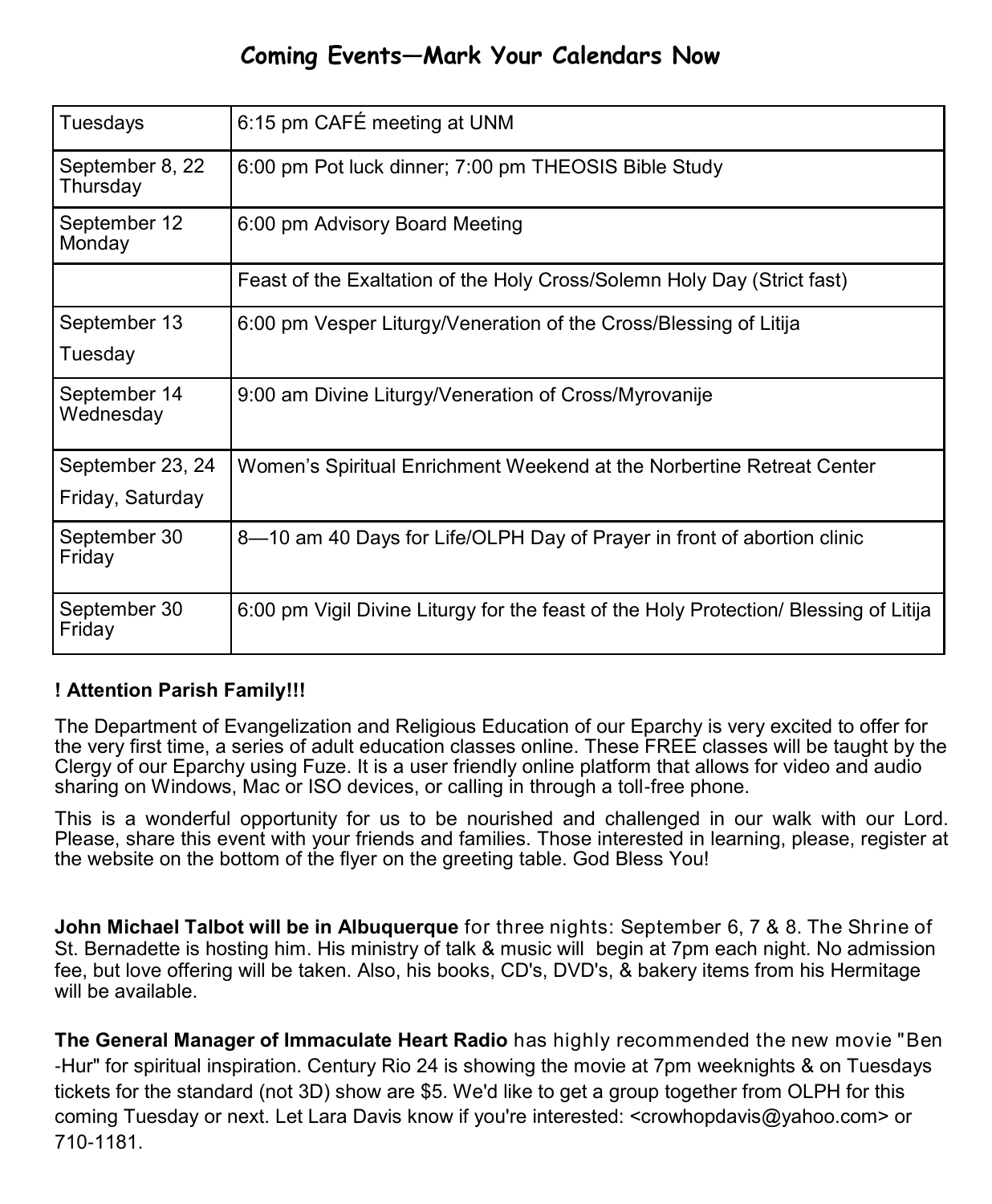## **ECF IS COMING VERY SOON!!!!**

Great plans are in the works for this year. Reserve your children's seats today.

If you have not yet done so, please return your registration form OR get a registration form today or next Sunday so materials can be purchased in time to begin classes in September. All children from 3 years old to senior in high school should register. Mrs. Donlin has the registration forms.

### HELP WANTED!!!

We need a few good men and women willing to share their faith and knowledge with the OLPH children. Catechists are still needed for Kindergarten and preschool. See Mrs. Donlin.

*Catechists*—*both returning and new—please check in with Mrs. Donlin today or by phone/text, email, or Facebook Message during the week for important information and schedules.*

## **Safe Environment: Protecting our Children**

**MANDATORY SAFE ENVIRONMENT TRAINING FOR ADULTS**: This training is mandatory and **MUST** be completed **BEFORE** working with or around children. The Eparchy requires annual training and regular background checks.

Dr. Caroline Bonham, our parish Safe Environment coordinator, has scheduled several different training sessions here at OLPH to make it accessible for everyone's schedule. You only need attend one session.

- Sunday, September 11 at 12:30 pm after liturgy
- Tuesday, September 13 at 5:30 pm
- These trainings are for adults only. Some of the material presented is as disturbing as the evening news and is inappropriate for children, therefore, they will not be allowed in the socialhall during the trainings. Please arrange appropriate child supervision.

Fr. Artur informed us that the Eparchy would accept Safe Environment from the Archdiocese of Santa Fe if it has been completed recently. Please provide the 'pink sheet' from ASF to Carol-Donlin or Dr. Caroline Bonham. It will be copied for our files and returned to you.

The Archdiocese of Santa Fe also has a training scheduled for Saturday, September 10 beginning at 9 am at The Catholic Center. Preregistration for ASF is required. Check their website for contact information and link to register. (Sorry, no registration at the door). After you complete the class, provide the 'pink sheet' from ASF to Carol Donlin or Dr. Caroline Bonham. It will be copied for our files and retuned to you.

\*Fort hose with valid ASF training, you will still need to undergo a background check. Obtain the necessary consent form from Dr. Caroline Bonham.

**CHILDREN'S SAFE ENVIRONMENT/SELF SAFETY LESSONS** will be held in September.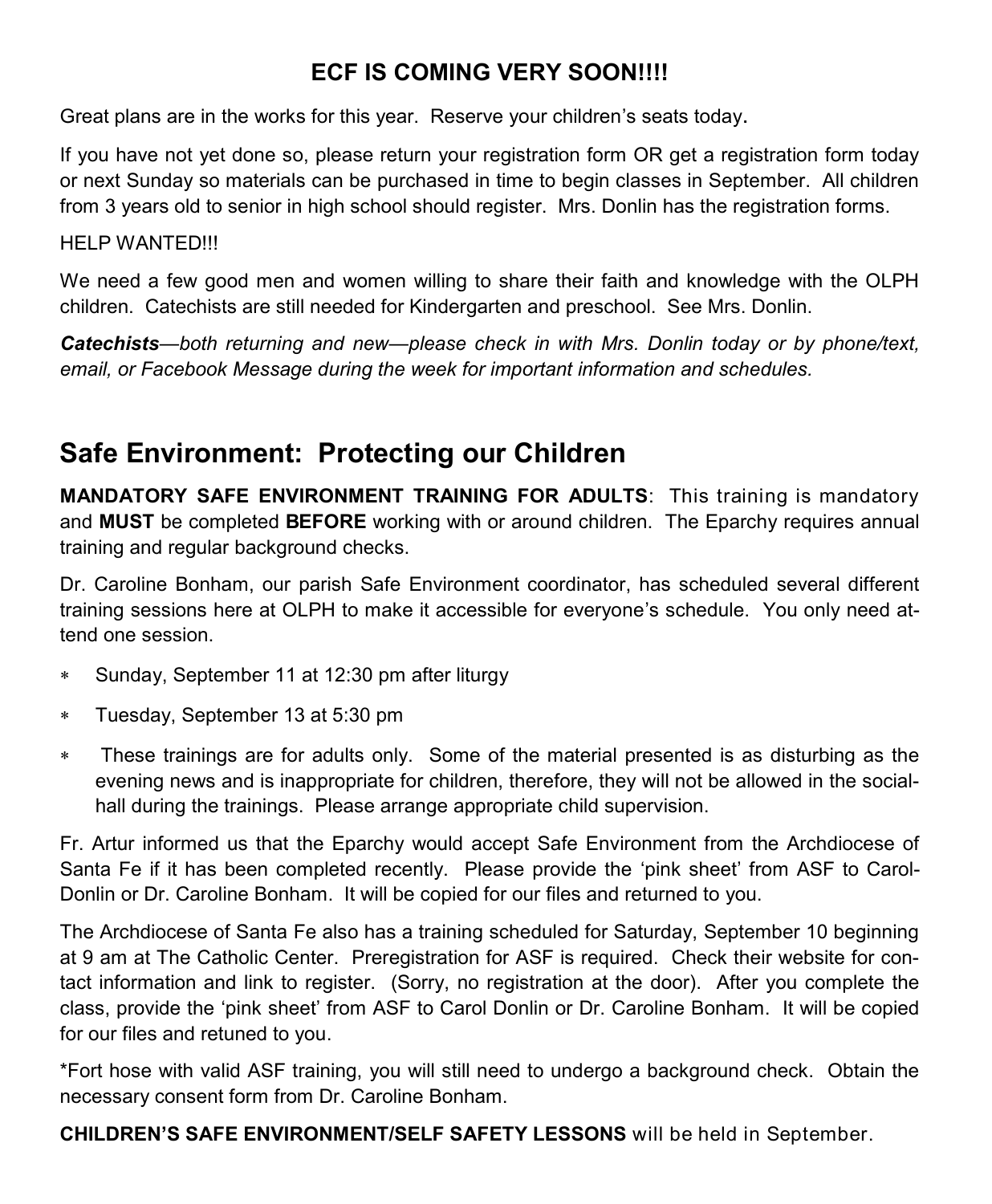## Nativity of the  $T$  heotokos

We celebrate the birth of the Virgin Mary on September 8 as the first big festival of the Byzantine liturgical year, which began on September 1. All icons of this feast show the elderly but happy parents, SS. Joachim and Anne, and the birth is usually presented in a cozy family setting of women attendants bustling around Saint Anne. Saint Joachim is either peeking into the women's quarter, or next to his wife. The infant Virgin was born in a normal manner, as is shown by St Anne reclining on the birthing-bed, and the baby being washed by the midwife in the lower front of the icon. Bright colors are used because of the joy that all Creation feels in its coming deliverance from Christ Who will find life in her.

In the legends about this event, the parents are presented as elderly and childless, and an angel tells them separately that they will finally have a child, a girl who will be the mother of the Messiah. This follows along with other biblical stories about conceptions of children after long years of prayer, including Isaac, Samuel, and St John the Baptist. Saint Anne, however, is different from the other mothers, because her child will become the virginal dwelling place of God Incarnate!

The child is given the name Mary, or Miriam, which is translated as hope. Indeed, she is the hope of all the nations of the world who labored under the power of sin and its darkness. In Exodus, Miriam saved the life of her baby brother, Moses, who would lead his people out of Egypt and darkness and into the Promised Land of milk and honey. This Miriam will do far more – her Son will lead all people out of their spiritual darkness and into the true light.

There are three Old Testament readings prescribed for the Vespers the night before, as Mary Grace Ritchey writes in her *Meditation\** on this feast:

*The Genesis reading for the feast of the Nativity of the Theotokos focuses on the vision of Jacob, son of Isaac, son of Abraham. At Bethel he sees in a dream a ladder set up on earth and the top reaching into heaven with the angels of God ascending and descending on it. The title "Jacob's Ladder" is often applied to the Theotokos because she was the means by which God incarnate was made present to His people, living with and redeeming mankind and all things. In the Akathist to Mary we read "Hail O Celestial Ladder by whom God came down; hail O Bridge leading earthly ones to heaven!"*

*The reading from Ezekiel focuses on Mary as ever virgin, symbolized by the eastern door of the Temple: "This gate shall remain shut; it shall not be opened, and no one shall enter by it; for the Lord, the God of Israel, has entered by it: therefore it shall remain shut." (44:2). The Akathist reads: "Hail, O Lady, unique gateway through whom the Lord alone has passed!"* 

*Proverbs focuses on gaining wisdom by listening to instruction and pondering on it and then acting in righteousness, justice and equity. Gaining Christ is the focus, and not doing evil, for Christ is the Wisdom and Word of the Father."*

As for the feast itself, it dates from at least 400 AD in Syria and is one of the oldest feasts of Our Lady. In much of Europe, this day is marked with thanksgiving celebrations as the harvest is brought in, cattle come down from their highland pastures, and people prepare for autumn. In Austria, one watches for the swallows to get ready to leave for the warm south on this day; they are said to return at the Annunciation (March 25).

<http://www.melkite.org/Mediation4.html>